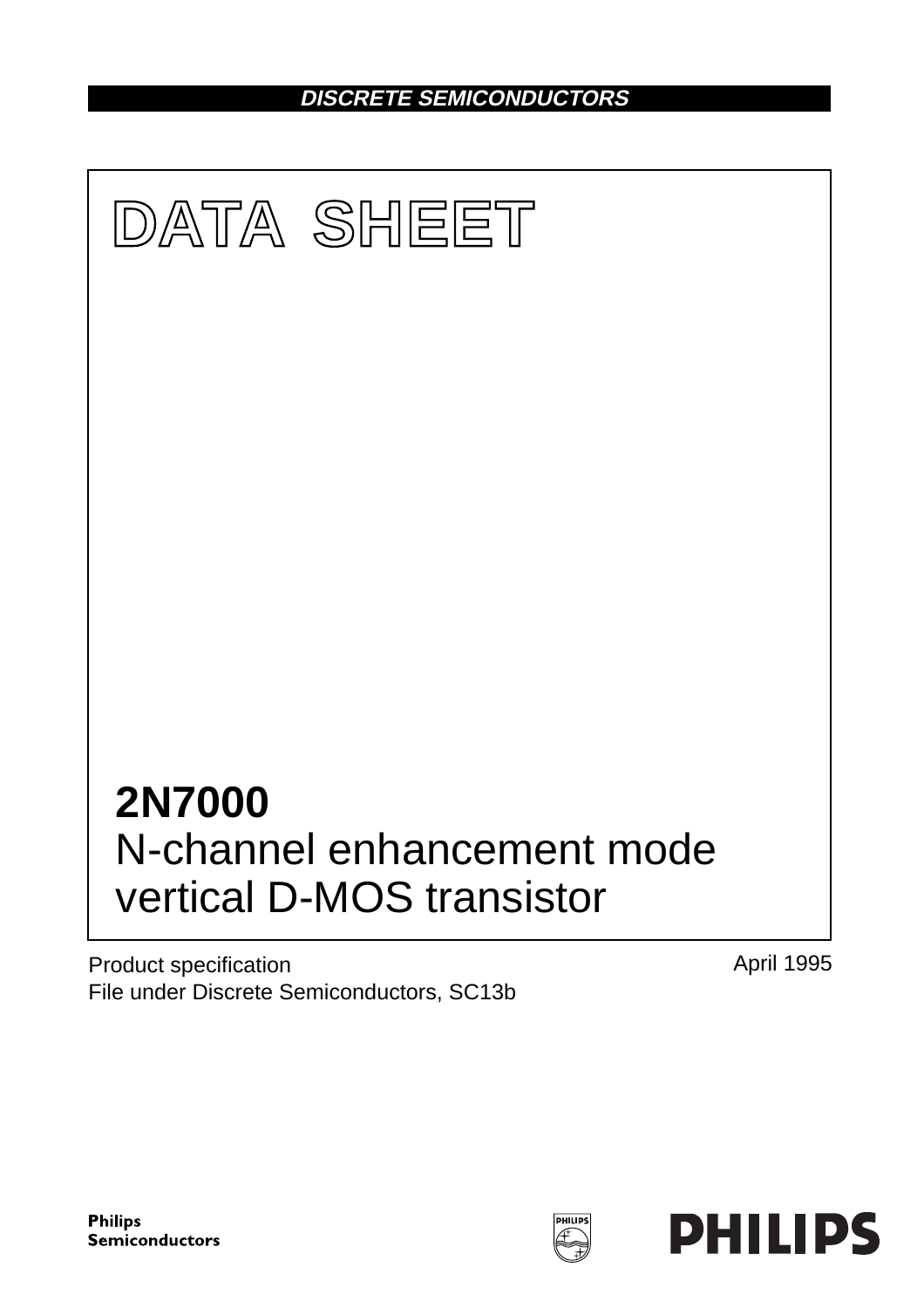## **N-channel enhancement mode vertical D-MOS transistor 2N7000**

## **FEATURES**

- $\bullet$  Low  $R_{DS(on)}$
- Direct interface to C-MOS, TTL, etc.
- High-speed switching
- No secondary breakdown.

### **DESCRIPTION**

N-channel enhancement mode vertical D-MOS transistor in a TO-92 variant envelope, intended for use in relay, high-speed and line transformer drivers.

#### **PINNING - TO-92 VARIANT**

| <b>PIN</b> | <b>DESCRIPTION</b> |  |
|------------|--------------------|--|
|            | drain              |  |
| 2          | gate               |  |
| 3          | source             |  |

### **QUICK REFERENCE DATA**

| <b>SYMBOL</b> | <b>PARAMETER</b>              | <b>CONDITIONS</b>                         | MAX. | UNIT |
|---------------|-------------------------------|-------------------------------------------|------|------|
| Vps           | drain-source voltage          |                                           | 60   |      |
| םי            | drain current                 | DC value                                  | 280  | mA   |
| $R_{DS(on)}$  | drain-source on-resistance    | $I_D = 500 \text{ mA}$<br>$V_{GS}$ = 10 V | 5    | Ω    |
| $V_{GS(th)}$  | gate-source threshold voltage | $I_D = 1$ mA<br>$V_{GS} = V_{DS}$         | 3    | V    |

### **PIN CONFIGURATION**

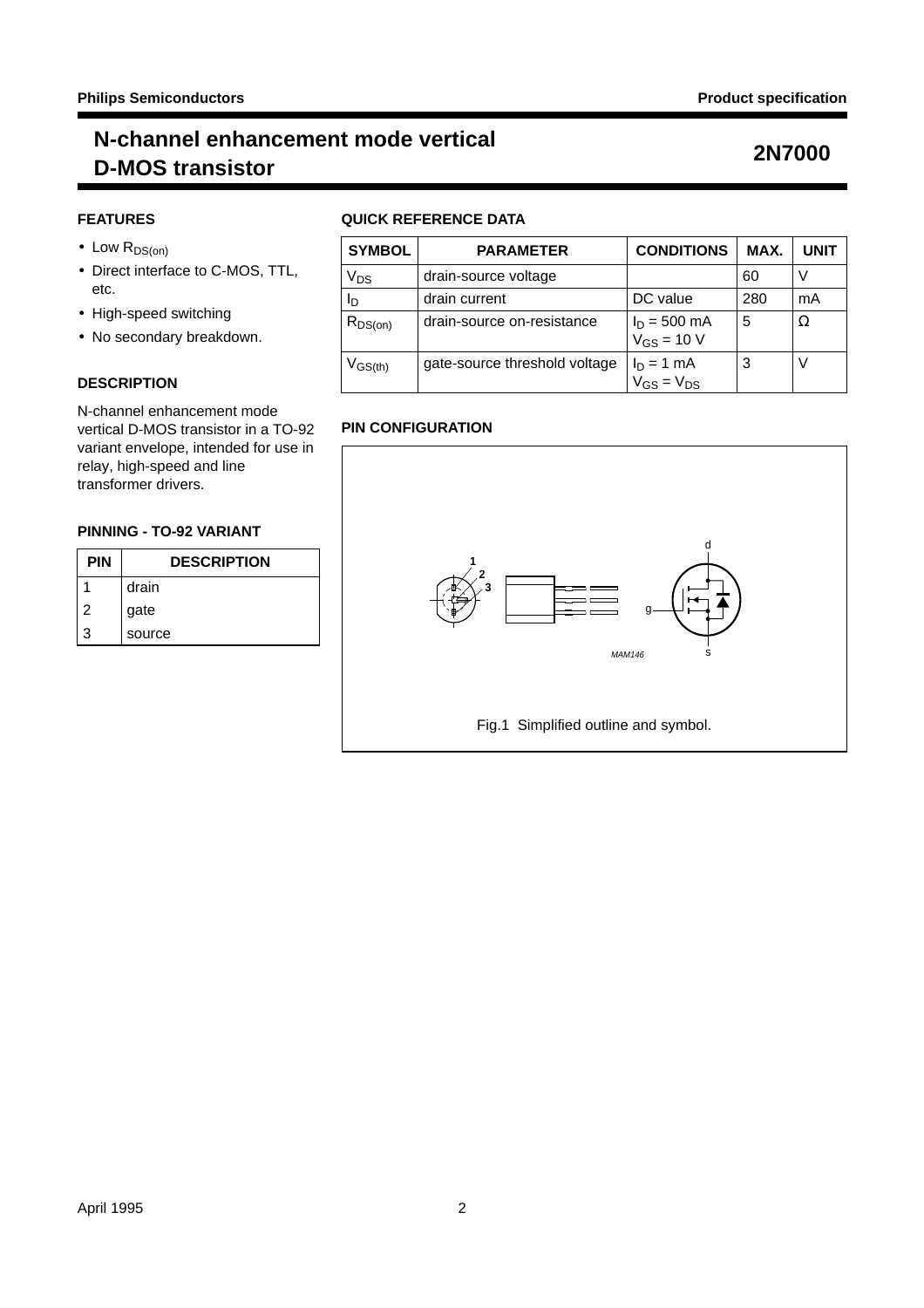### **LIMITING VALUES**

In accordance with the Absolute Maximum System (IEC 134).

| <b>SYMBOL</b>              | <b>PARAMETER</b>          | <b>CONDITIONS</b> | MIN.  | MAX. | <b>UNIT</b> |
|----------------------------|---------------------------|-------------------|-------|------|-------------|
| $V_{DS}$                   | drain-source voltage      |                   |       | 60   | V           |
| V <sub>DG</sub>            | drain-gate voltage        |                   |       | 60   | V           |
| $\pm V$ <sub>GSO</sub>     | gate-source voltage       | open drain        |       | 40   | $\vee$      |
| ΙD                         | drain current             | DC value          |       | 280  | mA          |
| <b>I</b> <sub>DM</sub>     | drain current             | peak value        | –     | 1.3  | A           |
| $P_{\rm tot}$              | total power dissipation   | $T_{amb}$ = 25 °C |       | 830  | mW          |
| ${\mathsf T}_{\text{stg}}$ | storage temperature range |                   | $-55$ | 150  | $^{\circ}C$ |
| Ti                         | junction temperature      |                   |       | 150  | $^{\circ}C$ |

### **THERMAL RESISTANCE**

| <b>SYMBOL</b> | <b>PARAMETER</b><br>ЕR   | <b>VALUE</b> | UNIT |
|---------------|--------------------------|--------------|------|
| $R_{th i-a}$  | from junction to ambient | 150          | K/W  |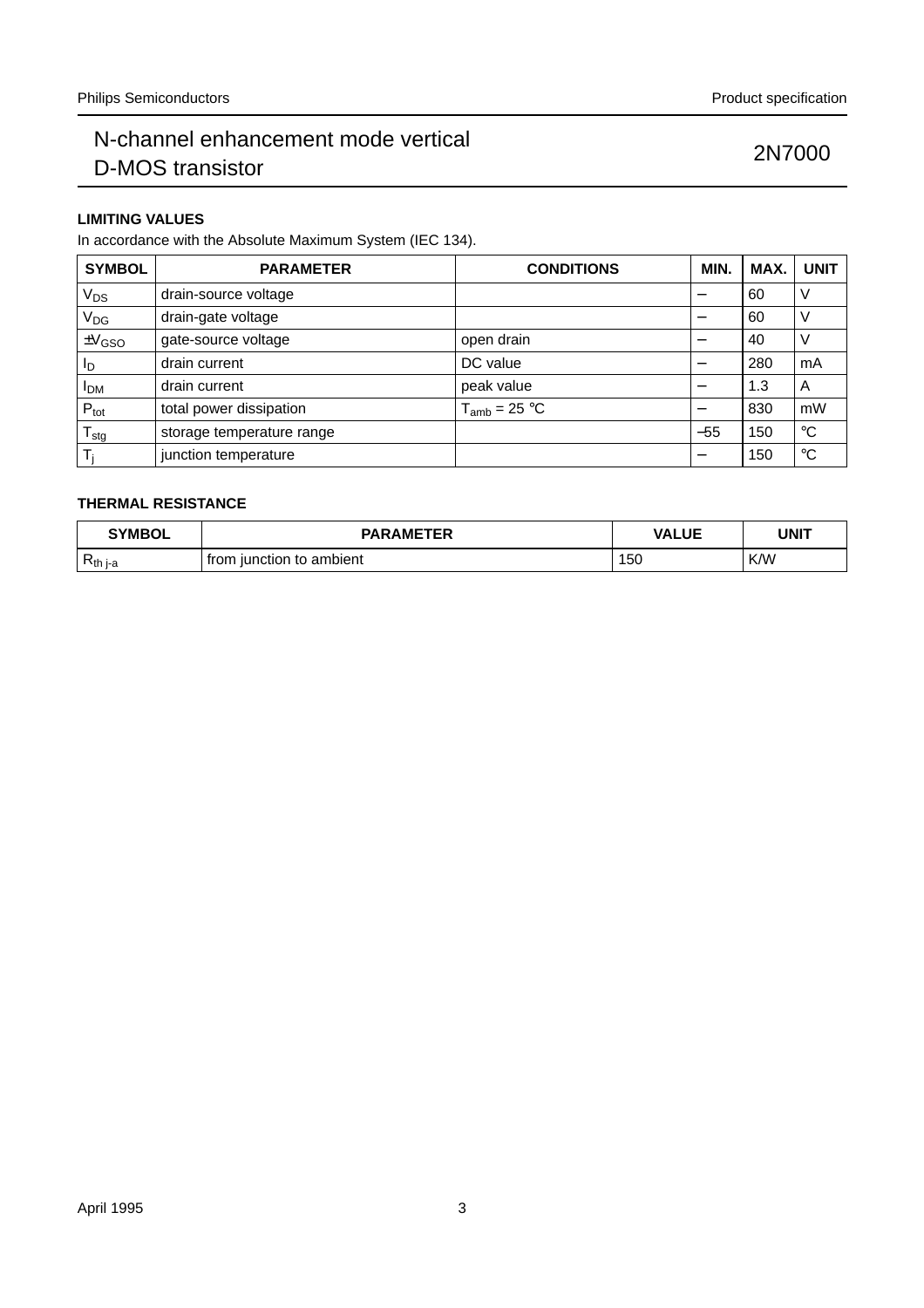### **CHARACTERISTICS**

 $T_j$  = 25 °C unless otherwise specified.

| <b>SYMBOL</b>                      | <b>PARAMETER</b>               | <b>CONDITIONS</b>                                         | MIN.                     | TYP.                     | MAX.                     | <b>UNIT</b> |
|------------------------------------|--------------------------------|-----------------------------------------------------------|--------------------------|--------------------------|--------------------------|-------------|
| $V_{(BR)DSS}$                      | drain-source breakdown voltage | $I_D = 10 \mu A$<br>$V_{GS} = 0$                          | 60                       | 90                       |                          | V           |
| $I_{DSS}$                          | drain-source leakage current   | $V_{DS}$ = 48 V<br>$V_{GS} = 0$                           | $\overline{\phantom{0}}$ | $\overline{\phantom{0}}$ | $\mathbf{1}$             | μA          |
| $\pm I_{GSS}$                      | gate-source leakage current    | $\pm V$ <sub>GS</sub> = 15 V<br>$V_{DS} = 0$              | $\overline{\phantom{0}}$ | $\qquad \qquad -$        | 10                       | nA          |
| $V_{GS(th)}$                       | gate-source threshold voltage  | $I_D = 1$ mA<br>$V_{GS} = V_{DS}$                         | 0.8                      |                          | 3                        | $\vee$      |
| $R_{DS(on)}$                       | drain-source on-resistance     | $I_D = 500$ mA<br>$V_{GS}$ = 10 V                         | $\overline{\phantom{0}}$ | 3.5                      | 5                        | $\Omega$    |
|                                    |                                | $I_D = 75$ mA<br>$V_{GS} = 4.5 V$                         | $\overline{\phantom{0}}$ | $\overline{\phantom{0}}$ | 5.3                      | $\Omega$    |
| $ Y_{fs} $                         | transfer admittance            | $I_D = 200$ mA<br>$V_{DS} = 10 V$                         | 100                      | 200                      | $\overline{\phantom{0}}$ | mS          |
| $C_{iss}$                          | input capacitance              | $V_{DS}$ = 10 V<br>$V_{GS} = 0$<br>$f = 1$ MHz            | $\overline{\phantom{0}}$ | 25                       | 40                       | pF          |
| C <sub>oss</sub>                   | output capacitance             | $V_{DS}$ = 10 V<br>$V_{GS} = 0$<br>$f = 1$ MHz            | $\overline{\phantom{0}}$ | 22                       | 30                       | pF          |
| $C_{\text{rss}}$                   | feedback capacitance           | $V_{DS}$ = 10 V<br>$V_{GS} = 0$<br>$f = 1$ MHz            |                          | $\,6$                    | 10                       | pF          |
| Switching times (see Figs 2 and 3) |                                |                                                           |                          |                          |                          |             |
| $t_{on}$                           | turn-on time                   | $I_D = 200$ mA<br>$V_{DD} = 50 V$<br>$V_{GS} = 0$ to 10 V |                          | $\overline{4}$           | 10                       | ns          |
| $t_{\text{off}}$                   | turn-off time                  | $I_D = 200$ mA<br>$V_{DD} = 50 V$<br>$V_{GS} = 0$ to 10 V | $\overline{\phantom{0}}$ | $\overline{4}$           | 10                       | ns          |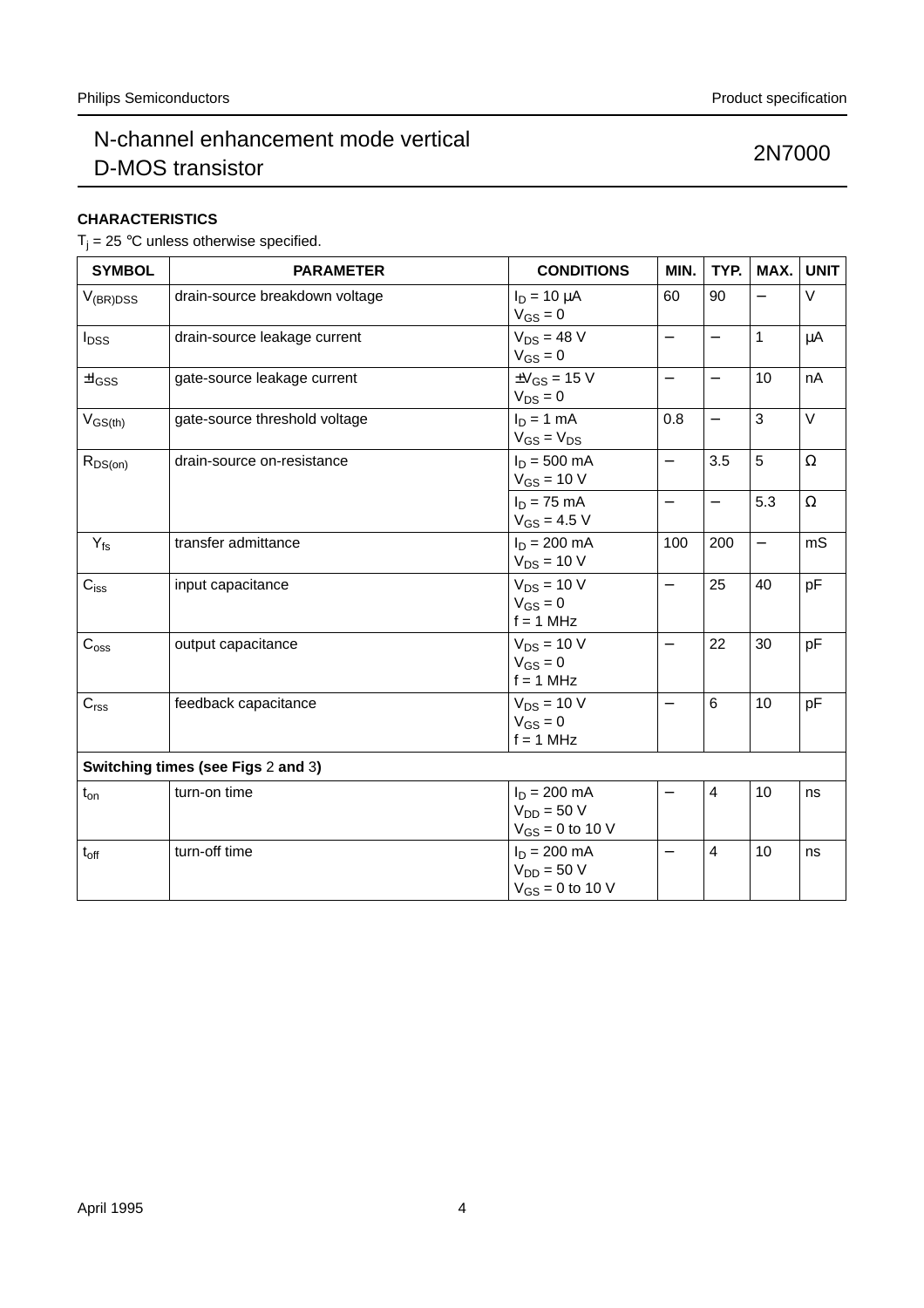### $V<sub>DD</sub> = 50 V$ 90 % INPUT 10 % 90 % 10 V OUTPUT I D  $0 V$ 50 Ω 10 % MSA631 <del>৵</del>  $t_{off}$ t on  $\rightarrow$  t MBB692 Fig.2 Switching time test circuit. Fig.3 Input and output waveforms. MDA690 MDA691 1  $1.6$   $\Box$ nder P<sub>tot</sub> I D (W)  $(A)$ 0.8 1.2  $V_{GS} = 10^{1}V$ 0.6 6 V 0.8 0.4  $\overline{5V}$ 0.4 0.2 4 V 3 V $0\frac{L}{0}$ 0 150 0 50 100 200 048  $12$   $V_{DS}$  (V)  $16$  $T_{amb}$  ( $°C$ ) Fig.4 Power derating curve. Fig.5 Typical output characteristics;  $T_j = 25$  °C.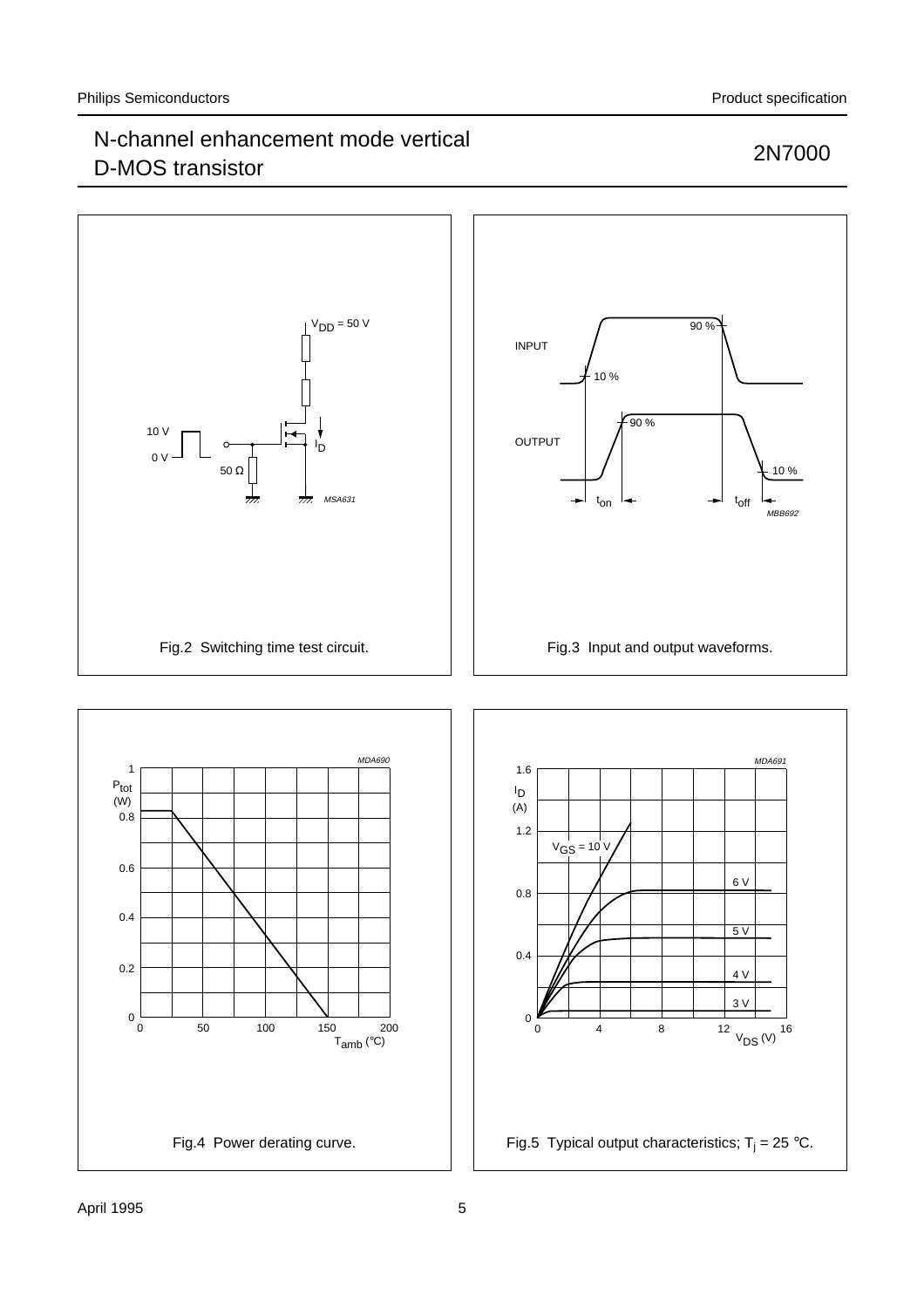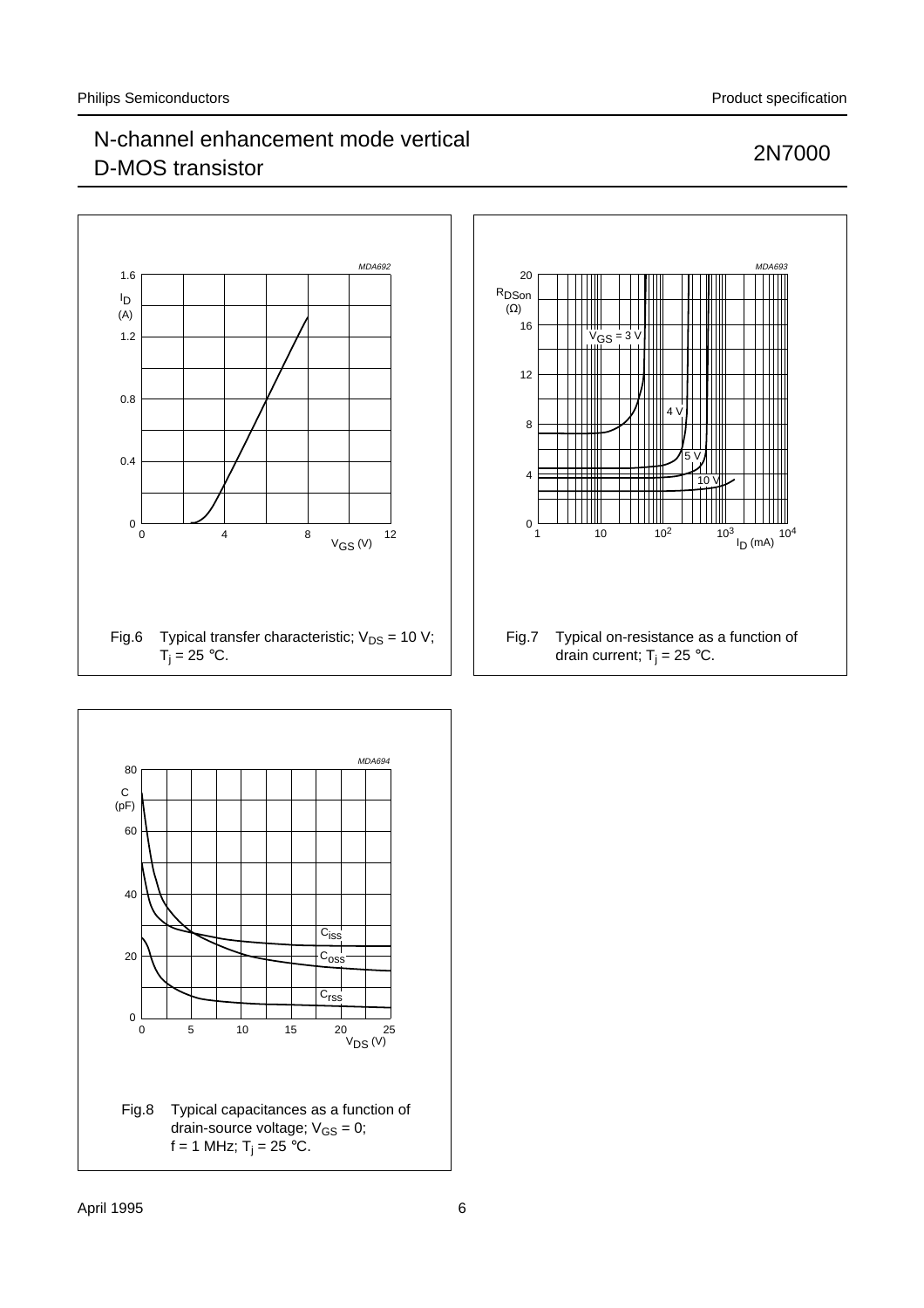

## April 1995 7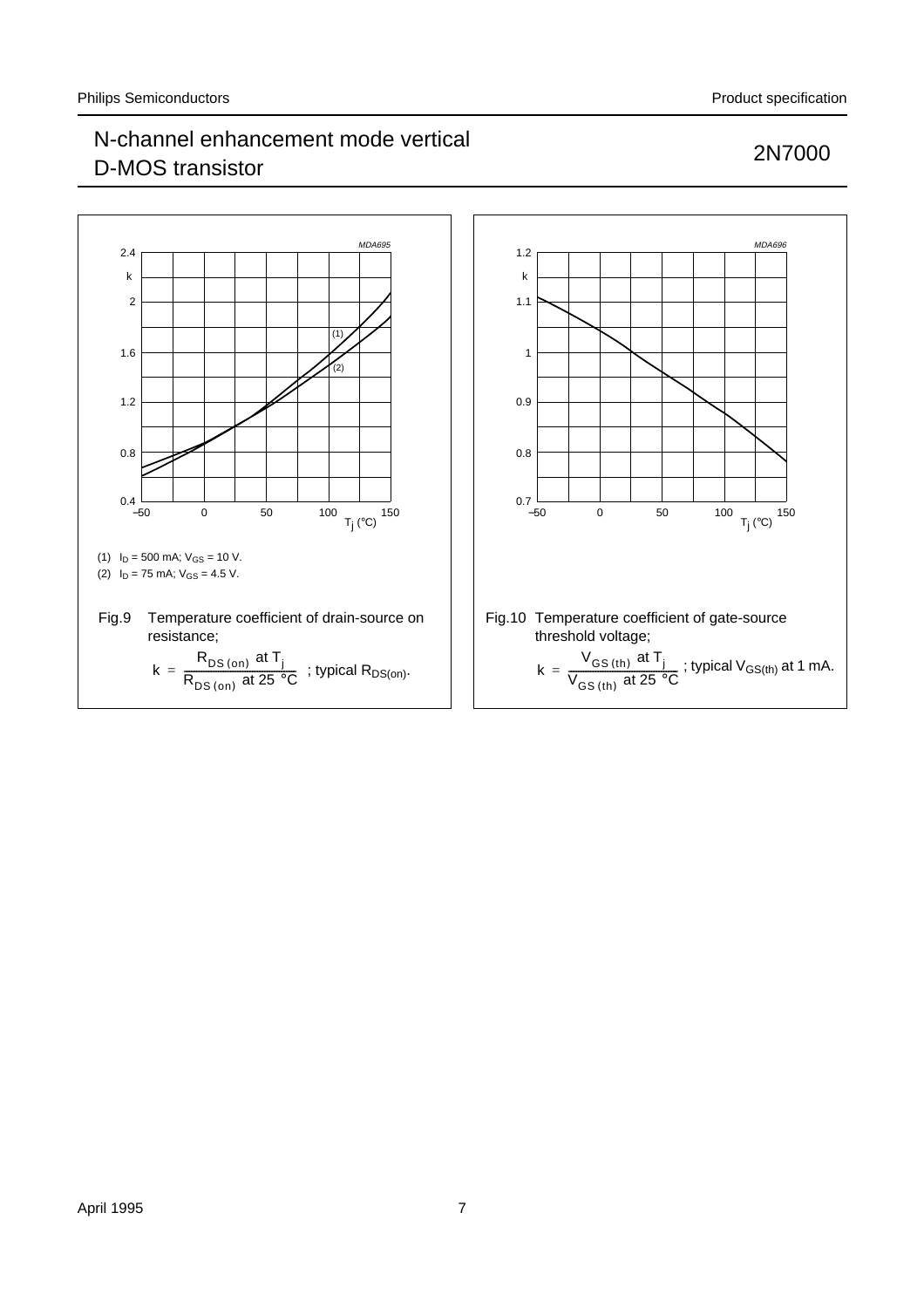### **PACKAGE OUTLINE**



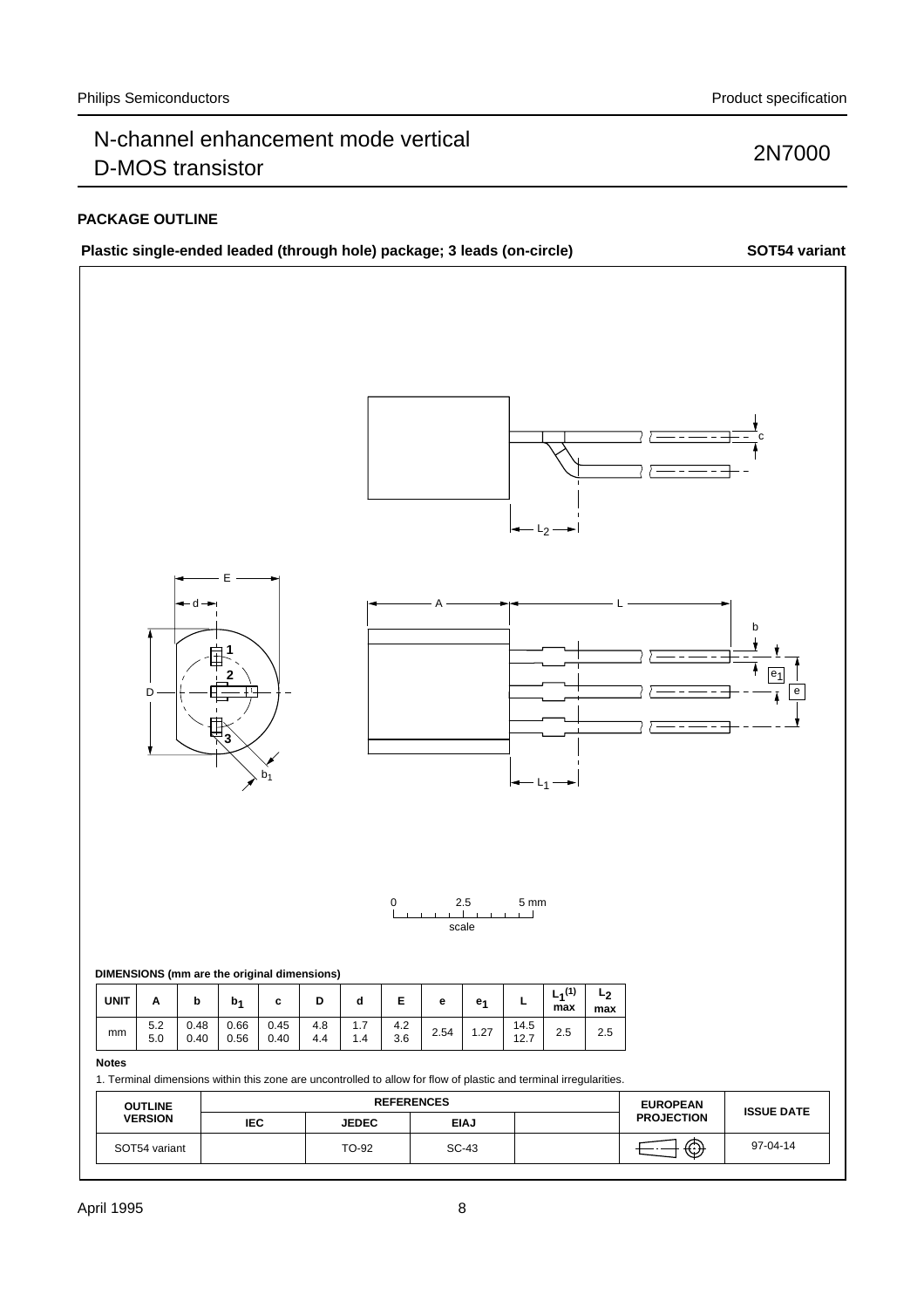#### **DEFINITIONS**

| Data sheet status                                                                                   |                                                                                       |  |  |
|-----------------------------------------------------------------------------------------------------|---------------------------------------------------------------------------------------|--|--|
| Objective specification                                                                             | This data sheet contains target or goal specifications for product development.       |  |  |
| Preliminary specification                                                                           | This data sheet contains preliminary data; supplementary data may be published later. |  |  |
| Product specification                                                                               | This data sheet contains final product specifications.                                |  |  |
| <b>Application information</b>                                                                      |                                                                                       |  |  |
| Where application information is given, it is advisory and does not form part of the specification. |                                                                                       |  |  |

#### **LIFE SUPPORT APPLICATIONS**

These products are not designed for use in life support appliances, devices, or systems where malfunction of these products can reasonably be expected to result in personal injury. Philips customers using or selling these products for use in such applications do so at their own risk and agree to fully indemnify Philips for any damages resulting from such improper use or sale.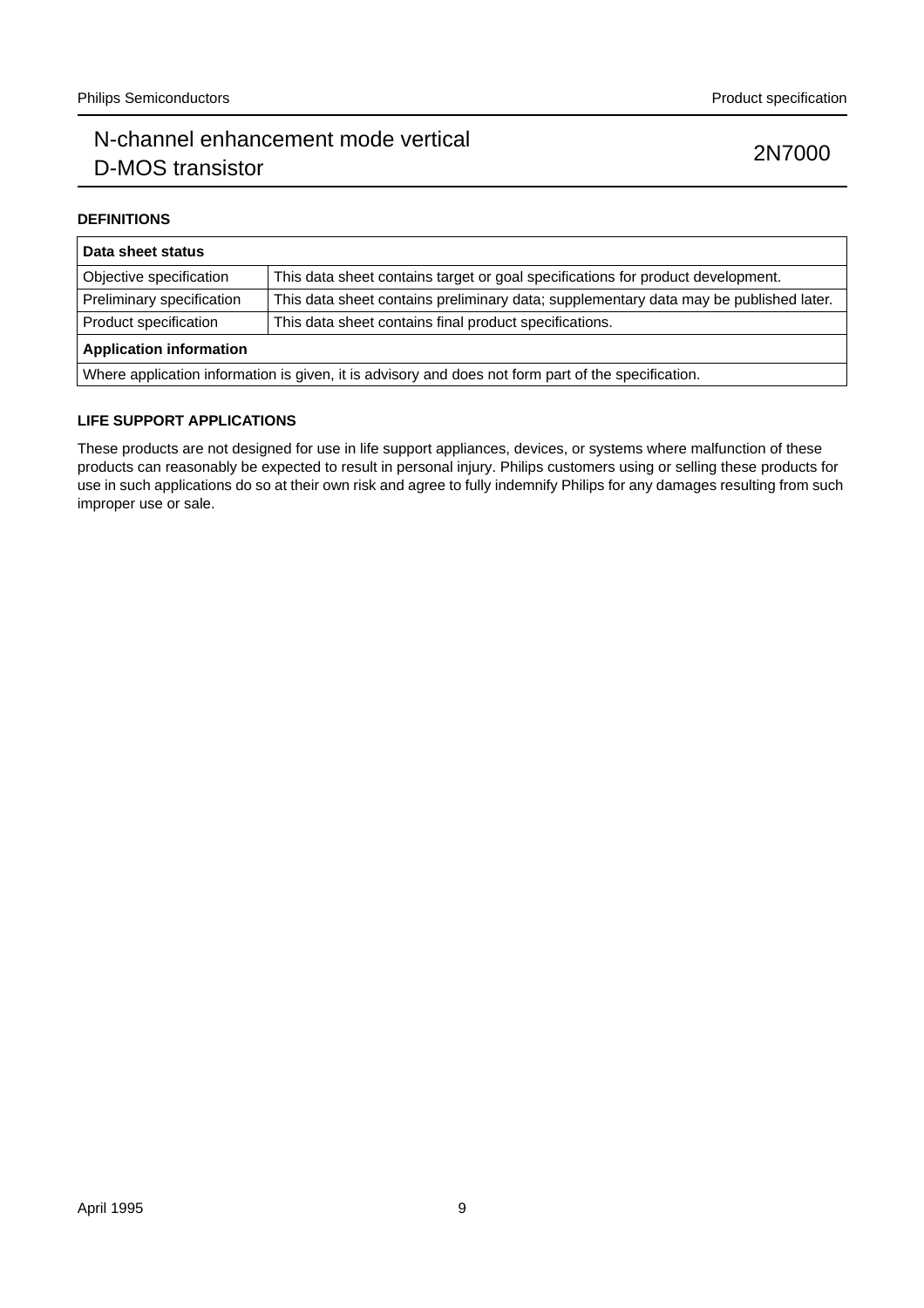**NOTES**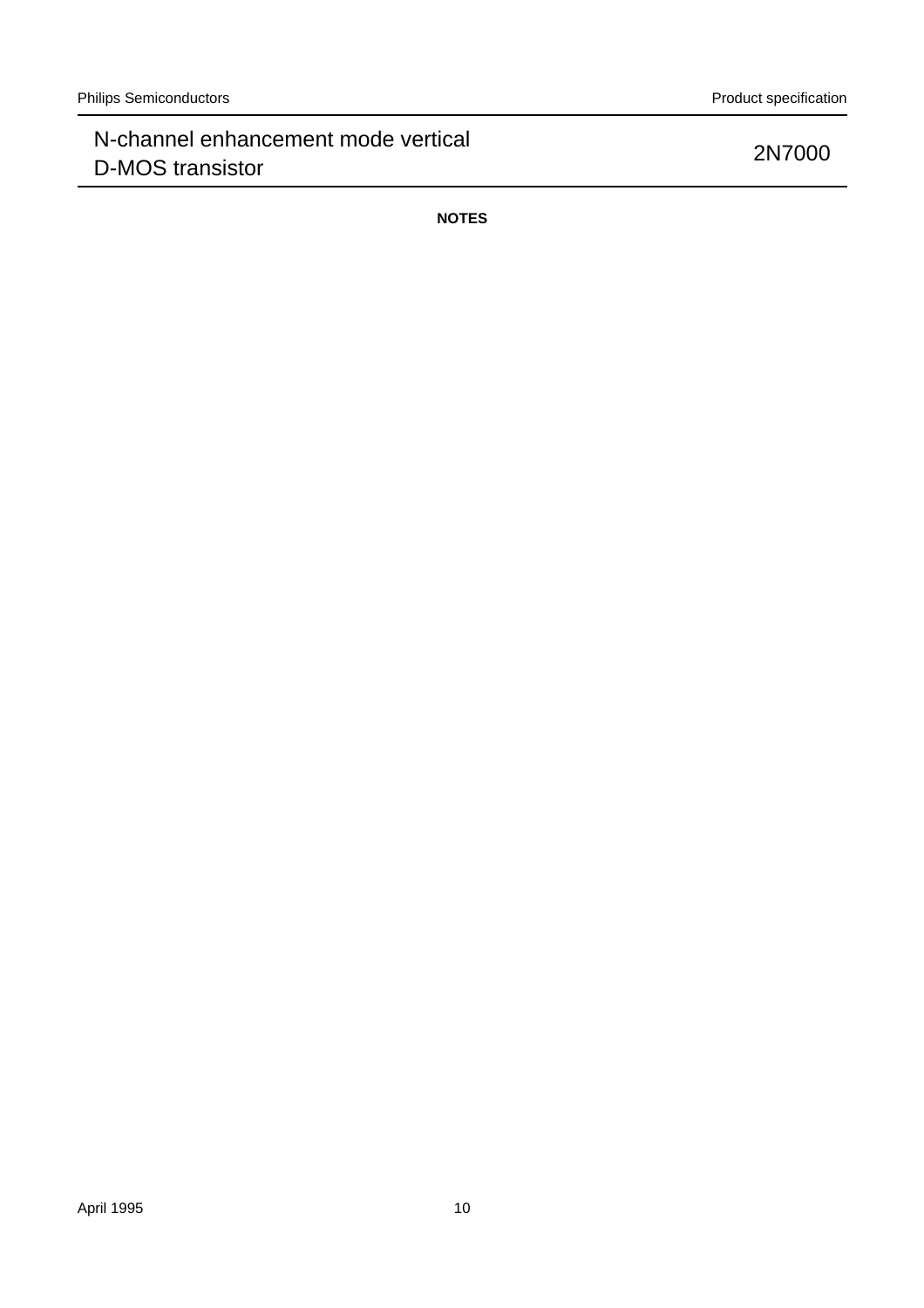**NOTES**